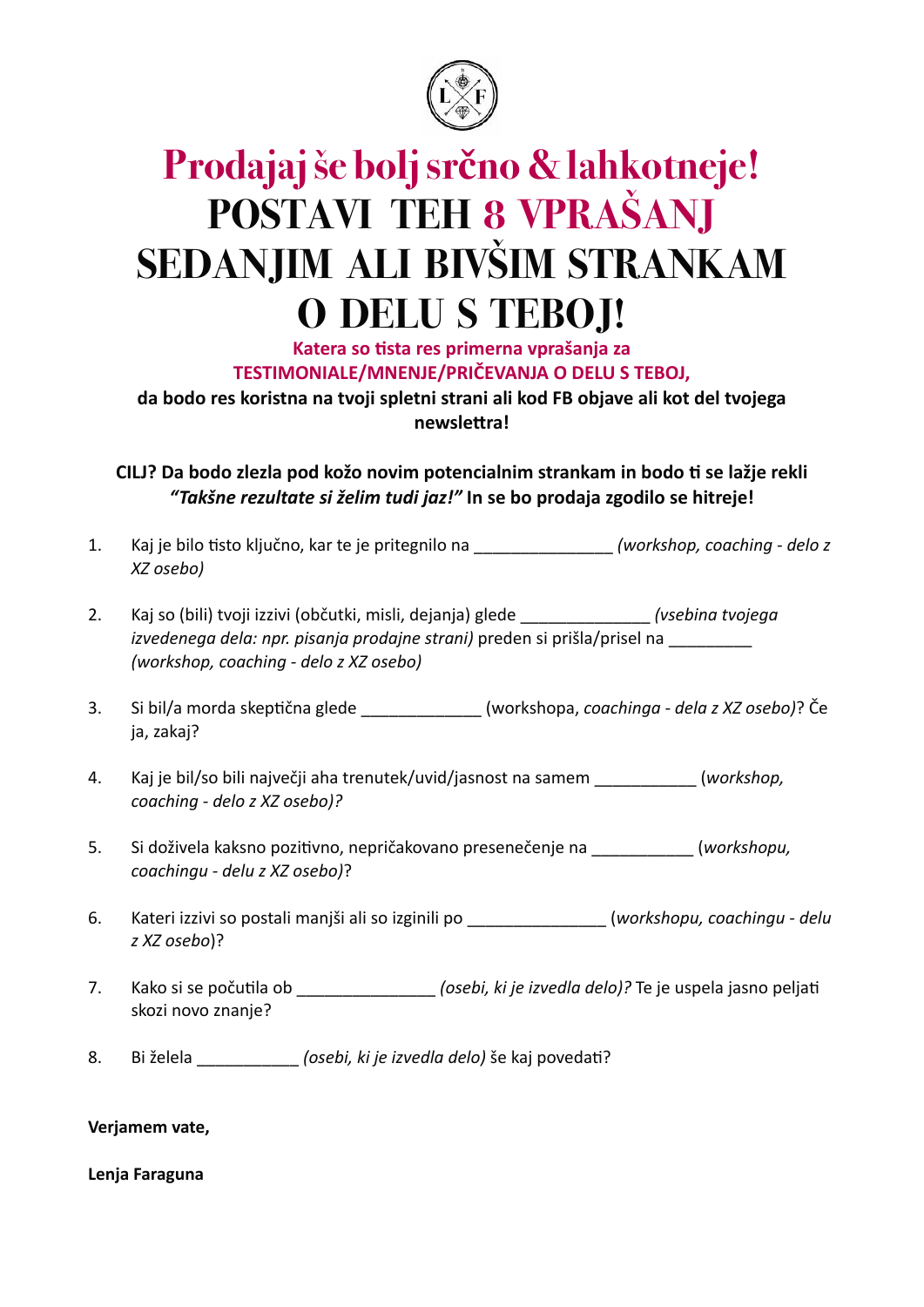

Tukaj se lahko prijaviš na ta spodnji ultra praktičen workshop, kjer boš znala korak po korak, po jasni formuli spisati celotno prodajno stran in razprodati tvojo novo genijalno novo ponudbo!

**KLikni tukaj in se prijavi. Zanimivi plačilni pogoji, ne? ;) [hLps://www.subscribepage.com/lenjaworkshop](https://www.subscribepage.com/lenjaworkshop)**

### **Pridruži se nam!**



Prijavi se ZDAJ!

Lenja Faraguna te vabi na ultrapraktičen 2-urni workshop.

## Moja fu\*\*ing učinkovita & srčna prodajna stran

Nov koncept kreiranja prodajne strani, ki se ne občuti kot "bljek" ali manipulacija. In deluje do amena!

Prvi del webinarja bo teorija cca. 60 minut, potem pa se enkrat toliko za to, da boš ti na licu mesta spisala tekste zanjo! In pika.





#### Opcija plačil:

- 1. 77 EUR + ddv
- 2. Pisni testimonial po pogledanem videu, ki ga lahko javno delim
- 3. Intervju z menoj oz. moj kratki ultra praktičen webinar pri tebi na FB strani ali v tvoji FB skupini, kjer se nahaja vsaj 100 podjetnic (kjer na koncu promoviram ta sales page webinar)
- 4. Ti povej, kakšen miks bo tvoje plačilo med A, B, C?



### KDO JE LENJA FARAGUNA, ki ti je pripravila ta diamantna vprašanja in tale zgornji workshop?

I *believe we are all HUMAN first, then we are experts in our fields.* 

*I believe all humans have a resilient, unbreakable diamond like part inside of us which makes us keep moving forward bruised but brave even when the whole world is breaking down around us.* 

*I believe that whatever happens in our life we are going be okay. I believe that our thoughts are not facts.*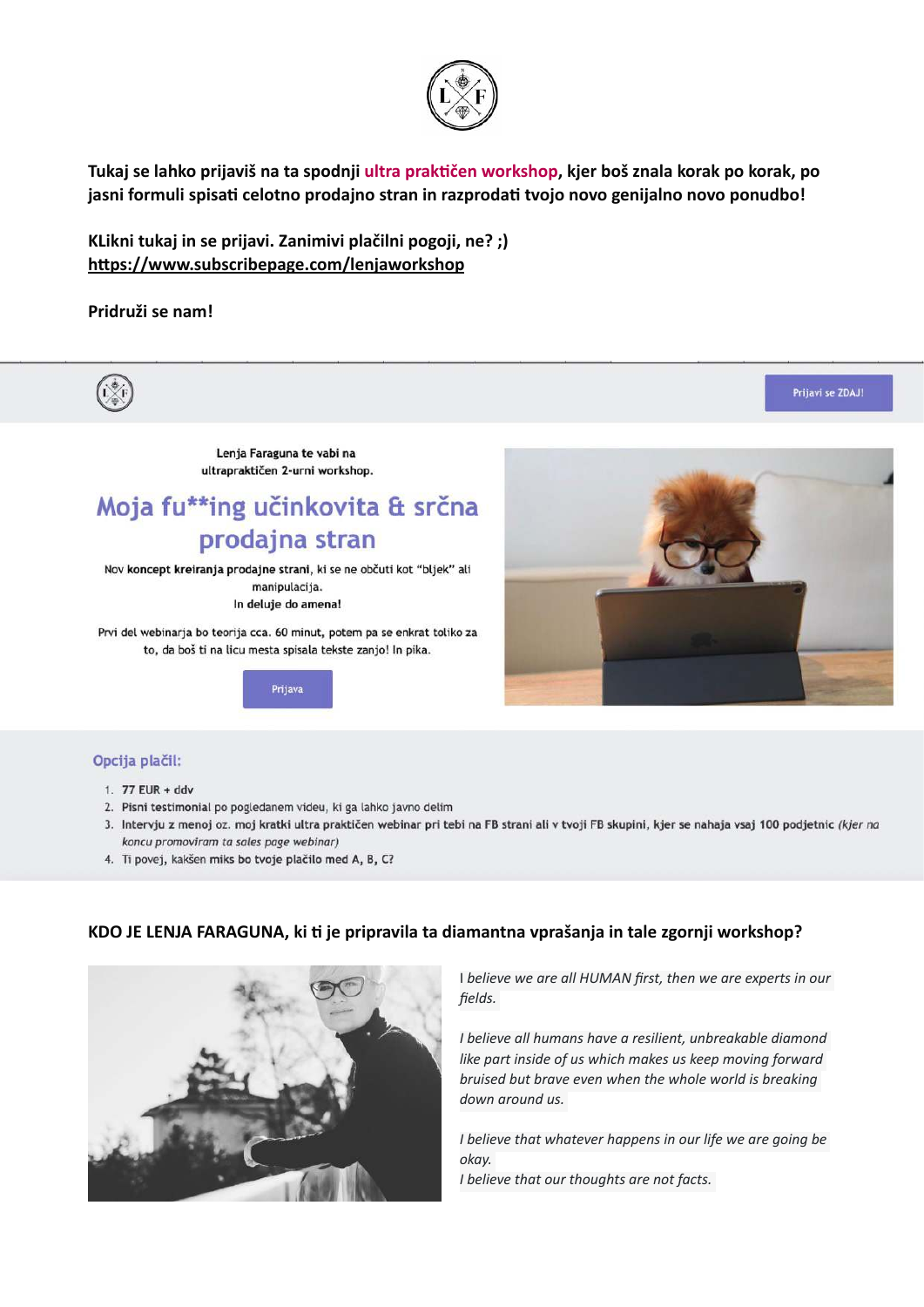

*I believe we can all learn to make ourselves feel better via self-love (self-care of the mind, body and soul) and that is the* key to lead a life we choose and love.*I believe marketing is dead, long live marCAREting.* 

*—————*

Lenja is a human, a woman, a mom, resilience/confidence/self-love coach and digital strategist for recovering workaholic & perfectionist ambitious women leaders, who are also fresh moms.

With a degree English and American studies from University of Vienna, Karl-Franzens University Graz and Jussie VII in Paris she started teaching English in big corporations.

She then fell in love with radio and wrote her Masters degree on Semiotics of radio advertising at the University of East London. She served as a board member of the biggest radio conference in Europe (The Radiodays Europe), founded the Radio Advertising Bureau Slovenia and advised/supported the founding of the Radio Advertising Bureau Serbia. She had she had learned the biggest lesson of her life by waiting 9 years for her son Noa - she learned that our thoughts can be our biggest contraception or fertiliser of success.

She has started a new movement of modern marketing called marCAREting where she believes that if we truly care for ourselves daily (mind/body/soul) then we can truly care for our clients and scale our business as fast and light as possible.

In the last 5 years she has been guiding women entrepreneurs to pivot into the digital business models by creating digital products (courses, memberships , masterminds, beta courses etc).

She has spoken on international stages, with worldchangers like Gary Vaynerchuk, Funky Business Guys - Kjell **Nordstrom and Jonas Ridderstrale, Julian Treasure and Robert Murray.** 

Currently this is how she is serving her people and changing her part of the world a better place:

1. An online coaching membership **THE UNBREAKABLE FAMILY** in English to get you from being a DIGITAL ROOKIE to becoming A DIGITAL WORLDCHANGER by guiding you to an unbreakable business mindset and unbreakable digital business model!

2. An online membership **BIZNIS BFF** in Slovenian, which guides unconventional entrepreneurs to learn how to communicate more persuasively, human to human, real, raw and relevant and grow and organic community on social media.

3. She's also running a yearly mastermind **The soul sisters of success,** helping female coaches scale their business and reach 100k by working smarter not harder and

4. She's just starting with a new project **Humans we need to hear from**.

5. She has a free FB group for **DREAMERS WHO ARE DOERS**, **CO-WORKING CAMPFIRE** where we VIRTUALLY WORK TOGETHER but each on their own business, because without action there is no growth!

She lives in a small village in Slovenia with 275 people but pre-corona lived as a digital nomad with Miran and Noa.

She loves the weather before the storm, interior design, Crème Brûlée, Xavier Naidoo, Untamed by Glannon Doyle, Brijuni, journaling and makes a mean pasta with tuna.